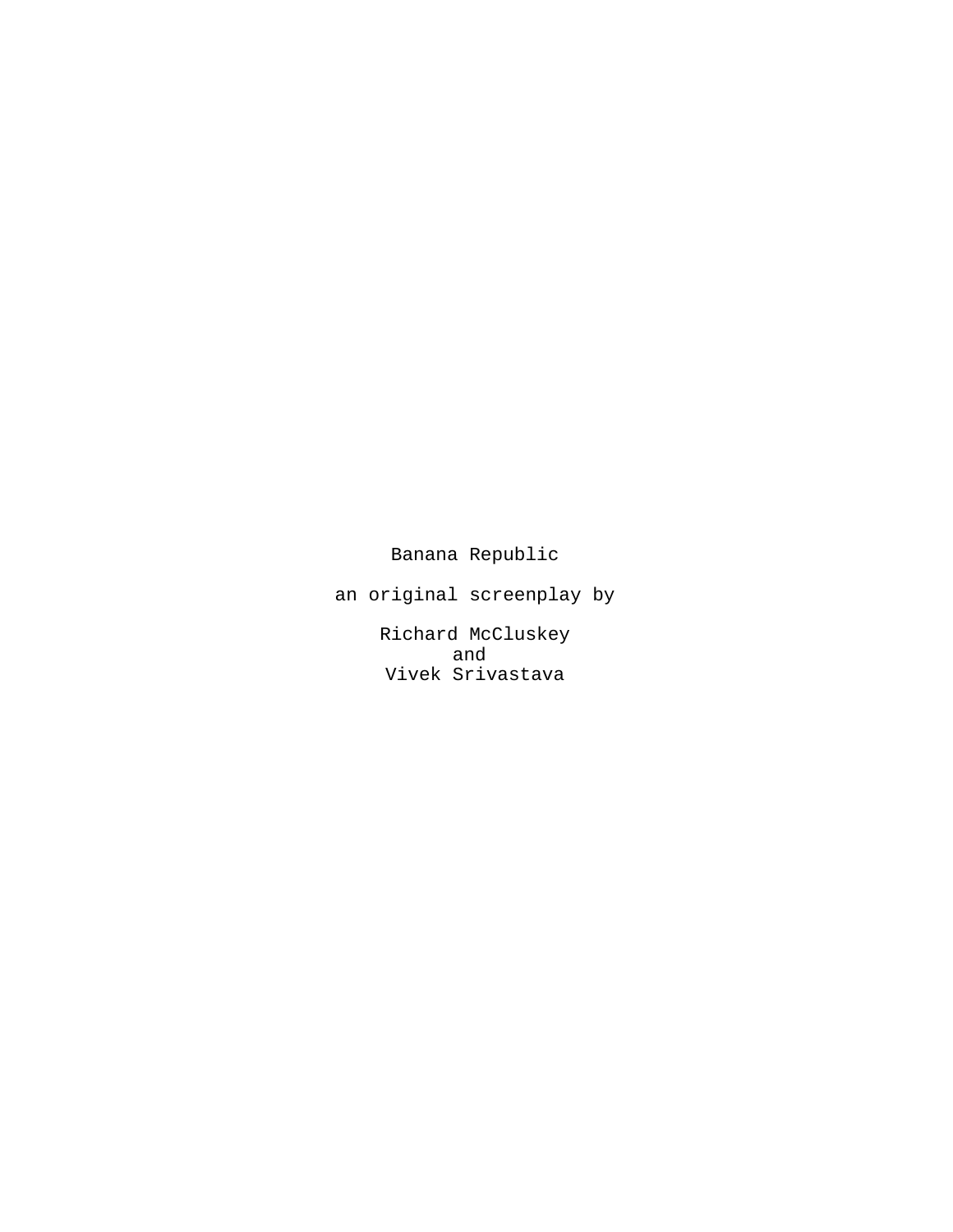FADE IN:

EXT. SPACE

A blazing meteor streaks across space en route to Earth. The Earth is a tiny blue dot in the blackness and is clearly vulnerable to the large rock hurtling towards the planet.

INT. NASA MISSION CONTROL - MONDAY 12:37 AM

It's chaos at Mission control; the mood is frantic. People are running in all directions, PHONES can be heard ringing off the hook and the DIRECTOR is hunched over a computer monitor trying to find out what's going on. Haggard and unshaven, this is clearly a man who hasn't seen a good night's sleep in a while.

> DIRECTOR SHEA What's the news, boys?

GARY (sarcastically) There appears to be a large meteor headed straight for the Earth.

DIRECTOR SHEA Listen smartass, I have fifty reporters breathing down my neck, not to mention the White House. need something a little more useful than "there's a meteor headed for the Earth." What else can you tell me?

MARK You could mention that there's a three percent chance it won't hit us. But the final numbers aren't back yet.

Mark taps some numbers into a calculator.

MARK (CONT'D) Actually, that percentage is going to come down a bit.

GARY

(to Mark) Are you in the pool? I've got twentyfour hundred bucks riding on two and a half percent.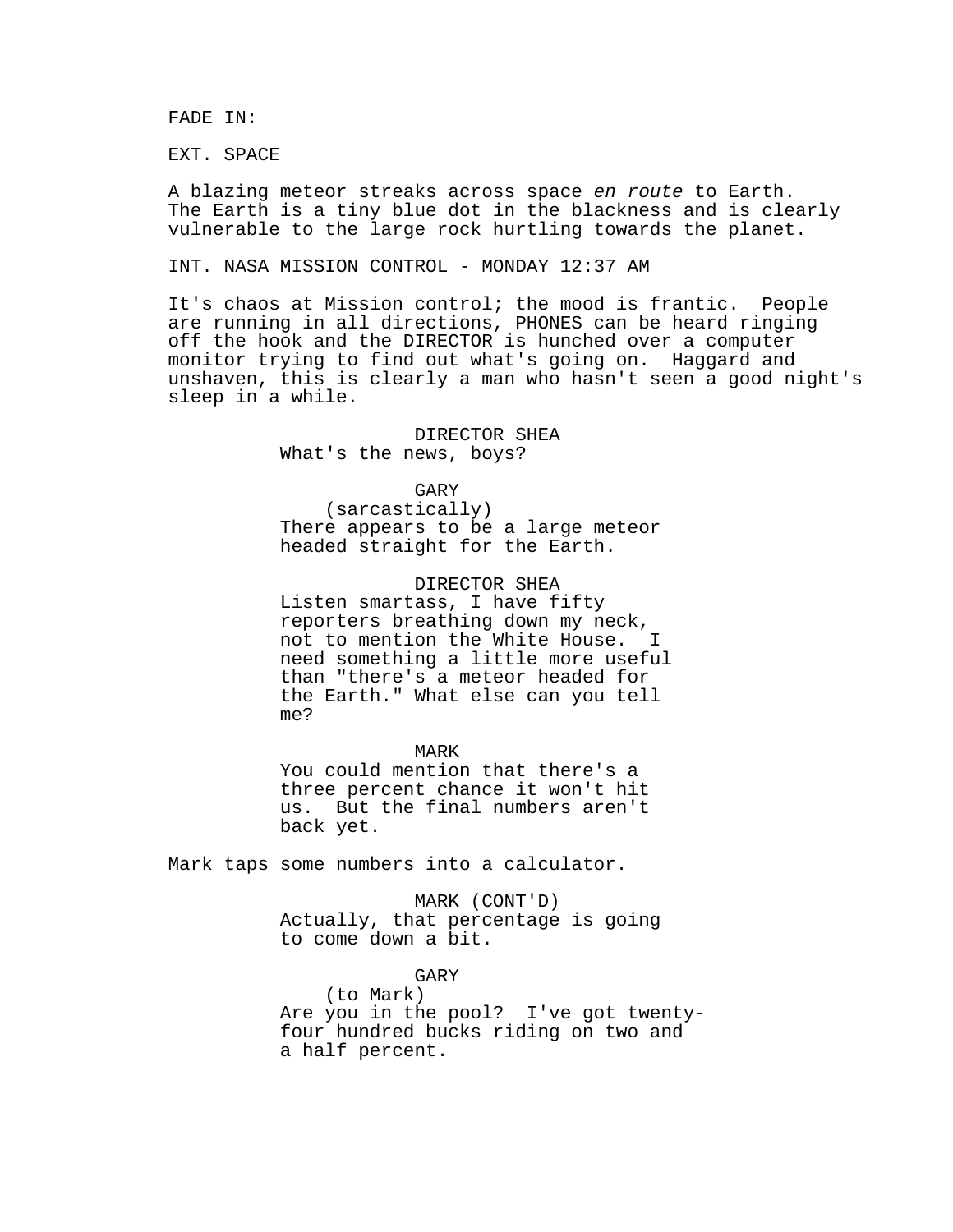2.

MARK

(surprised) Twenty-four hundred? I just threw in fifty for two and a quarter percent.

DIRECTOR SHEA Jesus Christ.

MARK

(to Gary) How are you betting twenty-four hundred bucks?

Gary stands up suddenly and grabs his jacket from the back of his chair. Mark and the Director turn to look at him.

> GARY Who gives a shit? We'll be dead by Monday.

The Director storms off.

INT. NASA MISSION CONTROL. CONFERENCE ROOM - MONDAY 3:00 AM

The Director is finishing up a briefing to the PRESIDENT OF THE UNITED STATES and various other government officials. Projection screens at the front of the room are covered with graphics and charts. The President is listening intently.

> DIRECTOR SHEA I'm happy to take any questions you may have, but as you can see, all of our forecasts have absolutely disastrous results.

The President takes a moment to reflect. Finally, assuredly...

> PRESIDENT Well then, it looks like we'll have to evacuate.

DIRECTOR SHEA Excuse me, Mr. President?

## PRESIDENT

We'll evacuate the nation to safer ground. We still have some friends out there in the world and I'm not above calling in favours.

DIRECTOR SHEA

Ummmmm...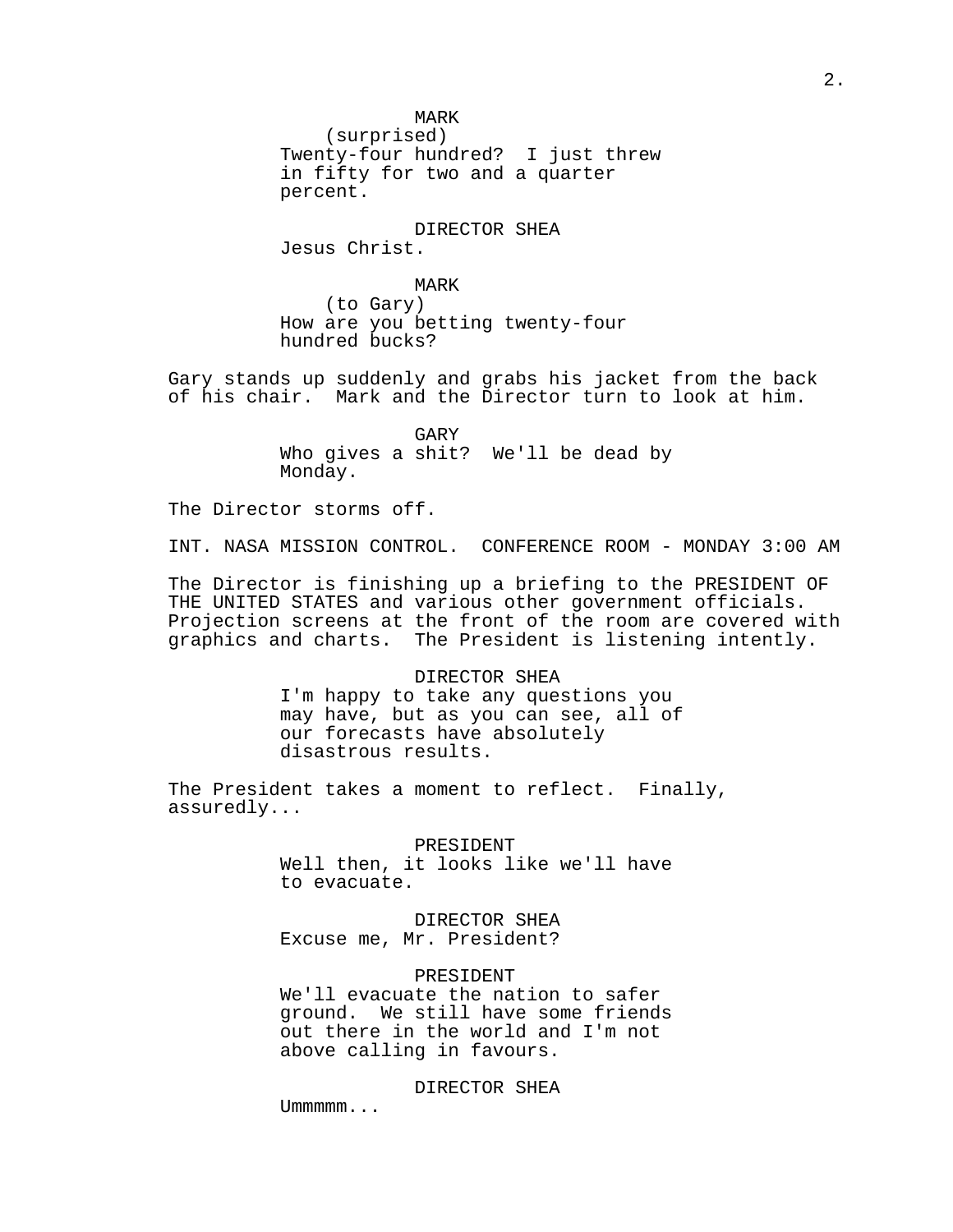The Director looks back on the graphs he just explained to the group, unsure of how to proceed.

> DIRECTOR SHEA (CONT'D) ...with all due respect Sir, there is no safe ground. As I explained, the meteor isn't predicted to make impact with the United States. In fact, it will likely hit the earth somewhere near the southern tip of Argentina. But wherever it hits, the results will be globally catastrophic. In short, there is nowhere to evacuate to.

The President nods... pauses... and then...

PRESIDENT

Bunkers then.

DIRECTOR SHEA (confused) Sir?

PRESIDENT We'll build underground bunkers. Here in America. That's what we'll do.

GOVERNMENT OFFICIAL (enthusiastically) We've got those limestone caves in Missouri, Mr. President, and Crawley's the one who's been harping on over there about job creation.

The President begins jotting notes on his notepad.

DIRECTOR SHEA (exasperated) I'm not sure if I'm being clear, but we've got 36 hours before this thing makes impact... 40 if we're lucky. There isn't enough time to begin...

PRESIDENT (interrupting) Are you with us, Shea?

The Director furrows his brow, unsure of the question.

PRESIDENT (CONT'D) There are two types of people in this world: those who are with us (MORE)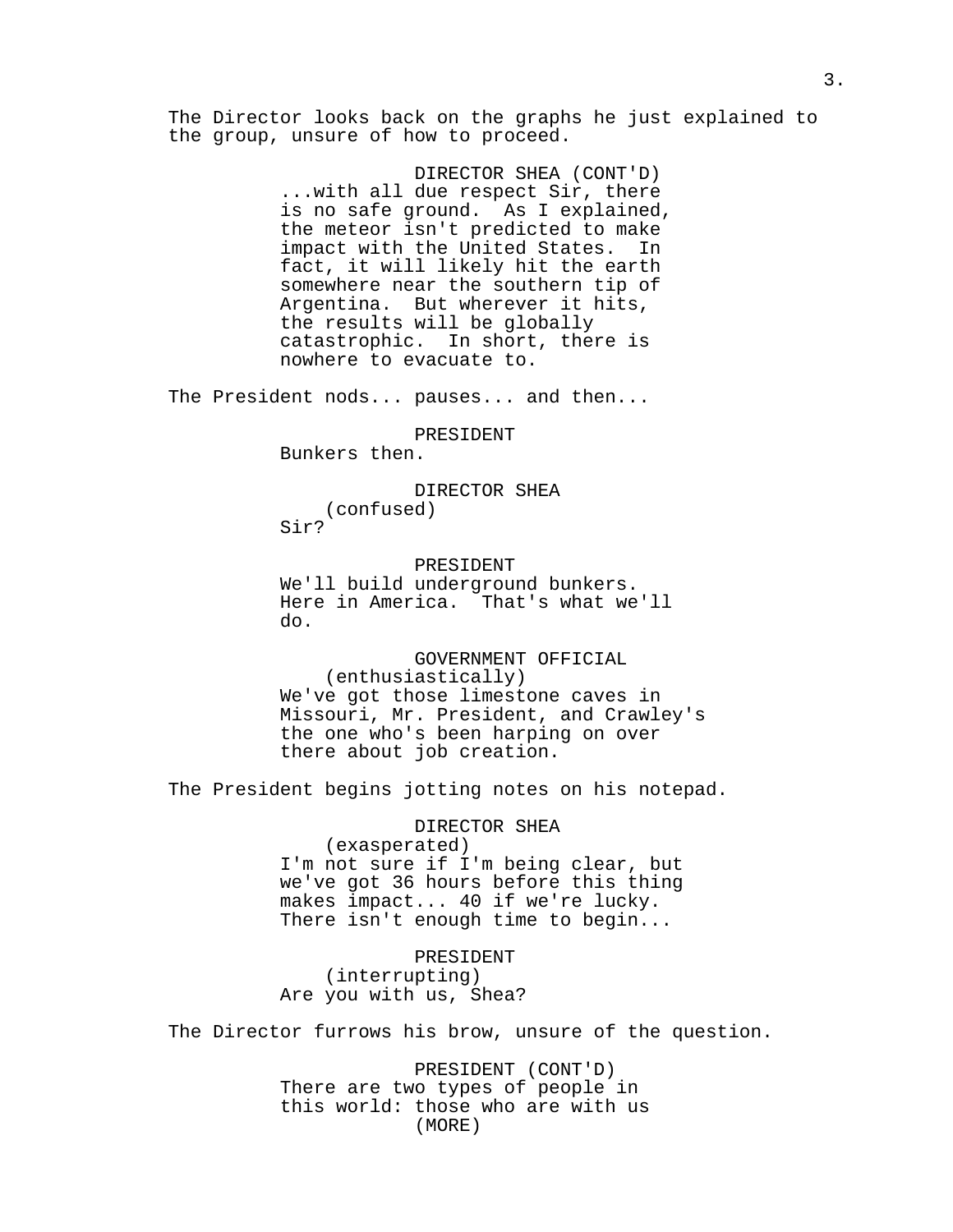PRESIDENT (CONT'D) and those who are against us. What side are you on?

DIRECTOR SHEA (earnestly) I'm with you, Sir.

PRESIDENT

Excellent.

The President stands up...

PRESIDENT (CONT'D) Then you take care of your job... and leave me to mine.

The President is halfway out the door before finishing his remarks.

DIRECTOR SHEA

Yes, Sir. (muttering) I'm just not sure what my job is anymore.

Shaking his head, the Director grabs his paperwork and rejoins his team on the floor.

INT. GARY'S APARTMENT. BEDROOM - MONDAY 5:00 AM

The RADIO turns on, waking up Gary. The song playing is FIVE YEARS by David Bowie. Gary reluctantly climbs out of bed and pulls apart the curtains. Even though it's early, there are dozens of people gathered in the parking lot below his building, looking up at the sky. The incoming meteor is now a bright white dot in the morning sky. Gary pulls out a cell phone.

> GARY Hey, it's me. Are you awake?

The voice on the other side of the phone is inaudible.

GARY (CONT'D) Uh, it's five o'clock. Look, I know it's early but can you meet me? Maybe we could meet for breakfast? (beat) (surprised) Work? Are you kidding--look, just meet me OK? (beat) OK, I'll meet you at Roger's. (MORE)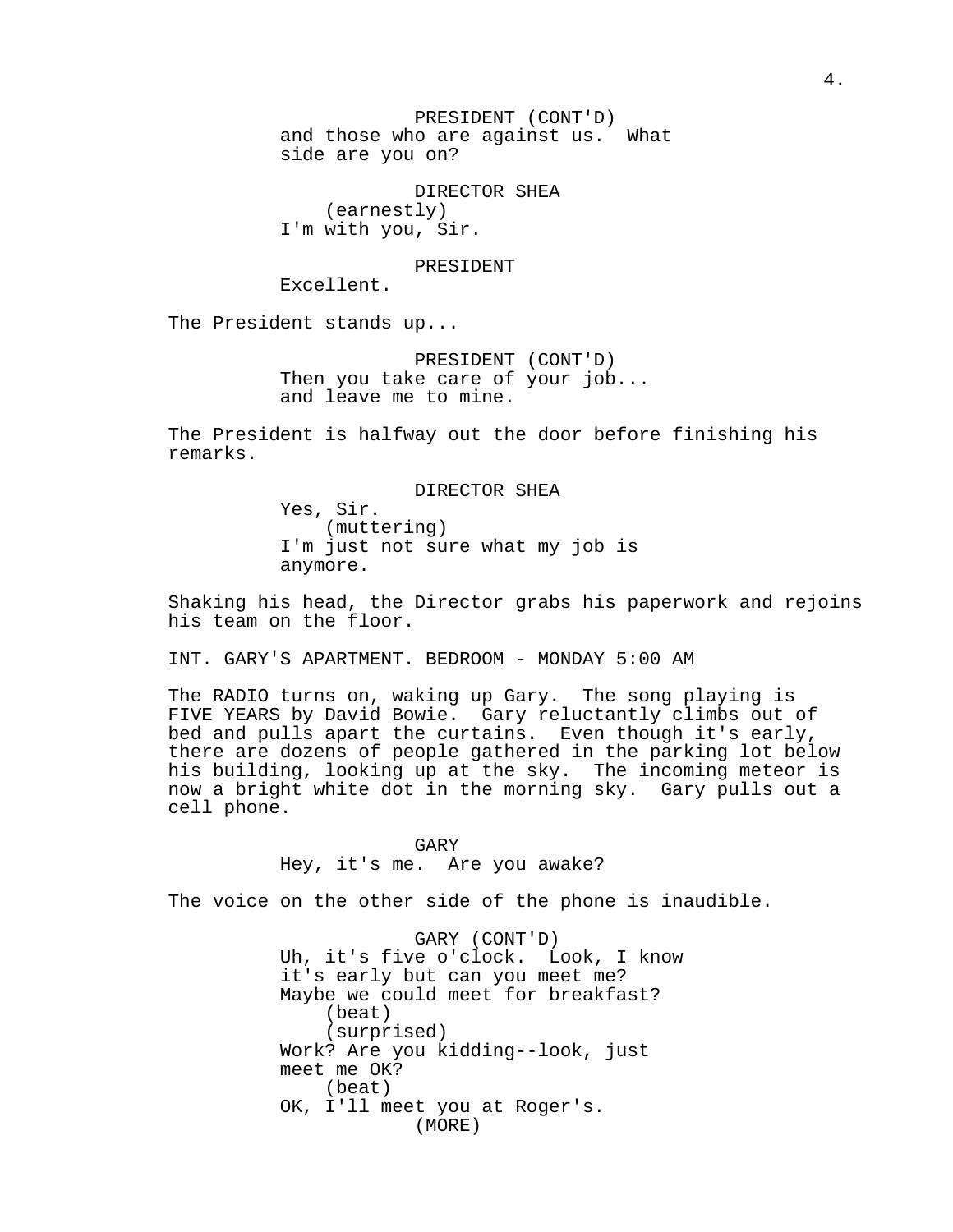INT. A BOOTH AT ROGER'S DINER - MONDAY 7:00 AM

Gary is sitting at a booth with his girlfriend, LINDA. They are waiting for their breakfasts to arrive and Linda is stirring her coffee absently and looking out the window at the meteor in the sky -- as is most everyone in the restaurant. Gary finally breaks the silence.

GARY

I think we should get married.

LINDA

(shrugging) Yeah, I wish.

### GARY

No, really I mean it. Let's get married today.

LINDA Are you crazy? I have work today!

GARY I don't understand this. Why are you going into work? A meteor is headed toward the Earth. You know that right?

LINDA Gary, work is important. I can't just skip a day whenever I feel like it. They're counting on me--

GARY (exasperated) --you work at Banana Republic! (his voice rising) And the world is going to be destroyed --

Gary looks around and the few other diners in the restaurant are looking at him. Gary lowers his voice.

> GARY (CONT'D) --the world is going to be destroyed in a little over a day.

LINDA I thought it was next Tuesday.

GARY

This Tuesday.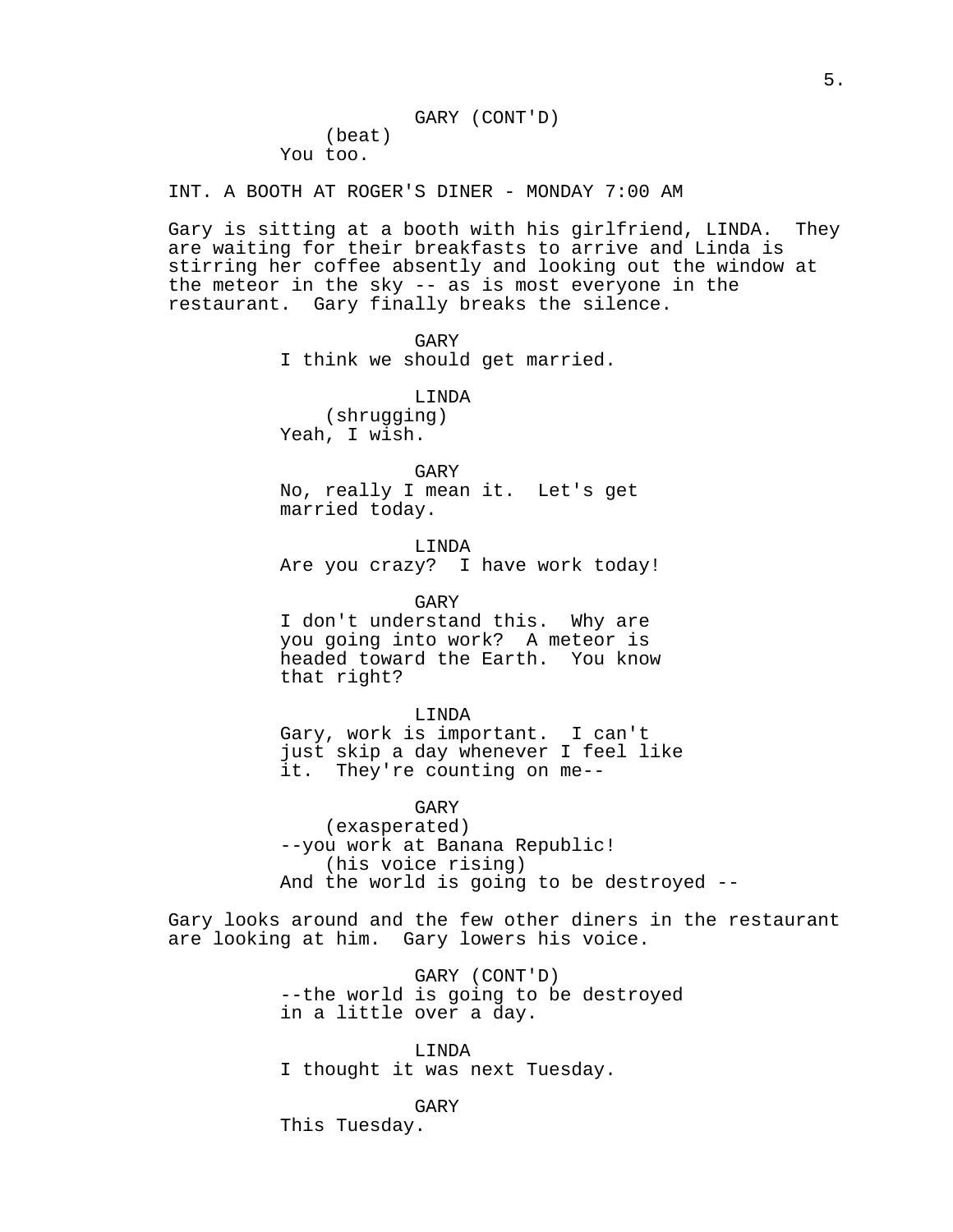LINDA This Tuesday that just went by? GARY How could it be this Tuesday that just went by? This coming Tuesday. In a day and a half, Linda! (beat) (softly) Let's get married. Linda looks out the window and seems to consider the meteor's impending arrival. GARY (CONT'D) What is it? LINDA I don't know. I just don't think you're the one. EXT. ROGER'S DINER - LATER Linda exits the diner and takes out her cell phone to make a call. Gary is nowhere to be seen. LINDA (on the phone) Hi Mom. (beat) Yeah, I'm just on my way to work now. (beat) When, tonight? Ok, I'll let you know. (beat) I think I just broke up with Gary. There's a long silence, and then ominously... LINDA (CONT'D) No, of course I didn't tell him. Linda gets an incoming call. LINDA (CONT'D) Listen Mom, I've got another call. Bye. INT. LINDA'S PARENTS' HOUSE. KITCHEN/LIVING ROOM - CONTINUOUS - MONDAY 9:00 AM JOYCE, a salt-and-pepper-haired woman in her mid-60s, places the phone on the kitchen counter and stares out the window at the impending meteor.

6.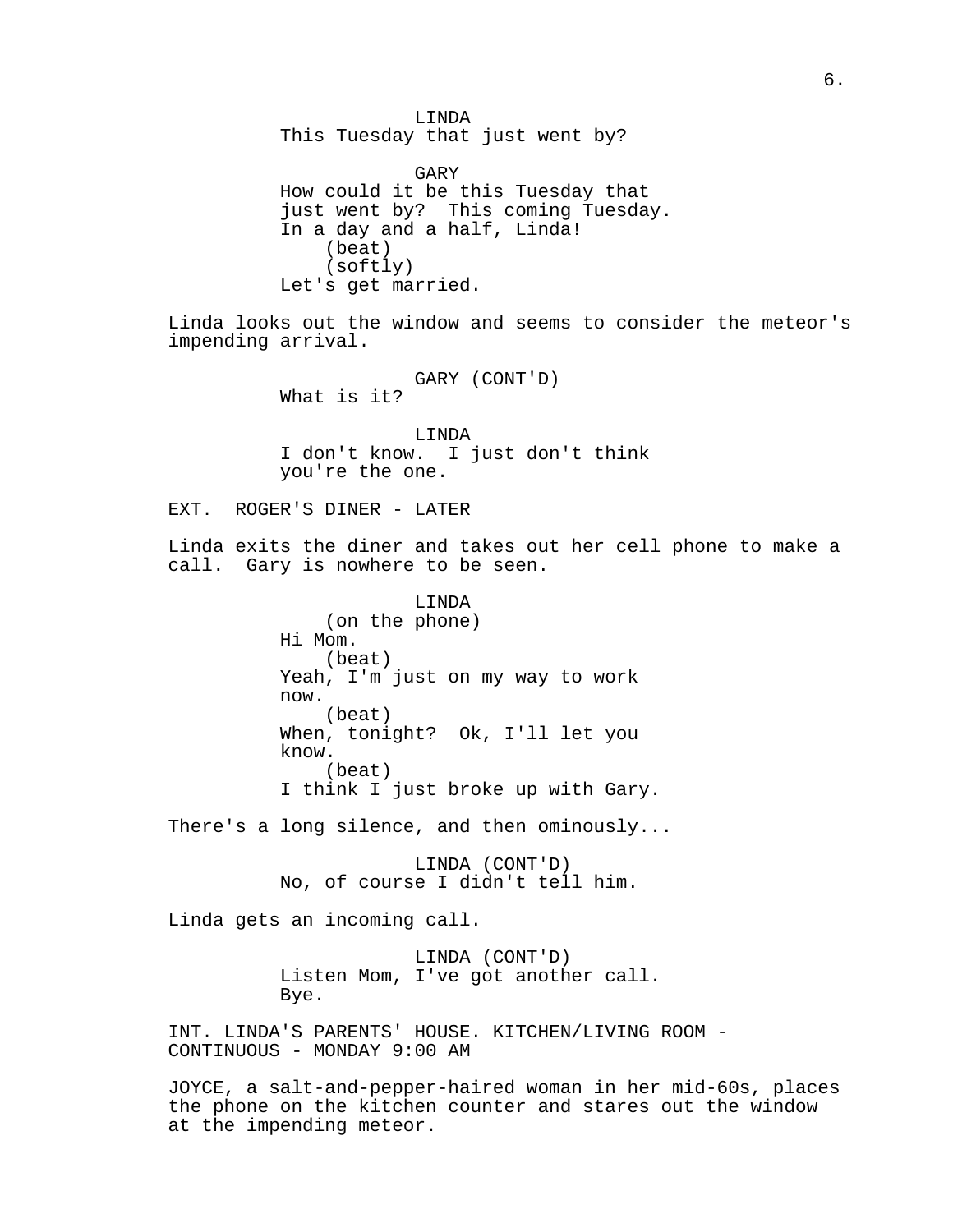Her husband JACK is sprawled on the couch across the room watching news coverage of the meteor. The footage on the television looks almost identical to the view from their window, a fact which is not lost on Joyce.

> JOYCE Linda broke up with Gary.

JACK Which one's Gary?

JOYCE You know who Gary is, Jack.

JACK The one from Thanksgiving?

JOYCE (dryly) The one from the last three Thanksgivings.

JACK (rhetorically) Is that right?

Joyce rolls her eyes and begins to pack up her purse.

JOYCE She thinks she'll be home for dinner tonight. Any requests from the store?

Jack isn't paying attention. His focus hasn't diverted from the television even for a moment.

JACK

Sorry?

JOYCE Requests... for dinner.

JACK

Oh... beef.

JOYCE

Just beef?

JACK

Just beef.

JOYCE (half-amused) Alright then, I'm off to get beef. Anything else?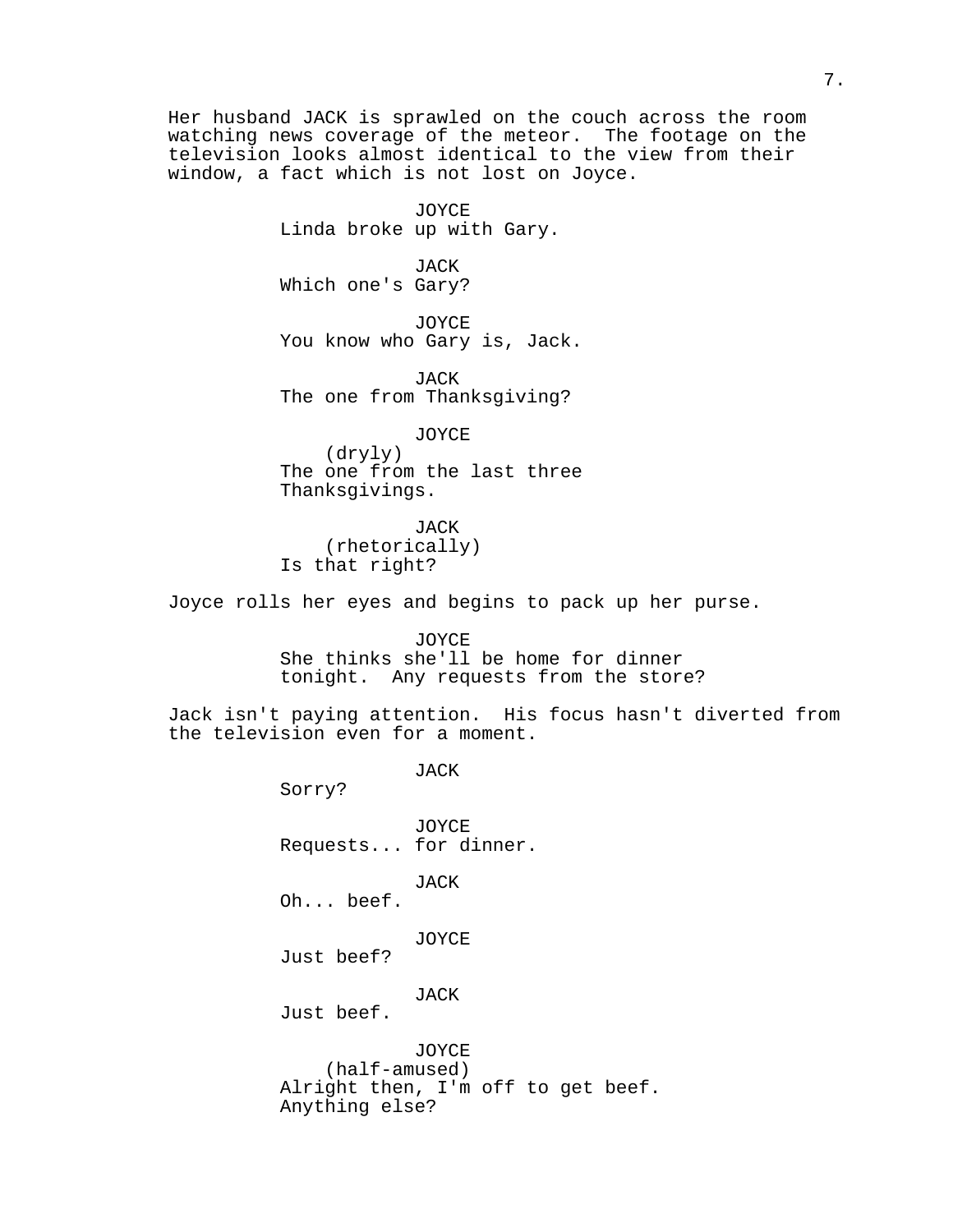Jack shakes his head without making eye contact.

JOYCE (CONT'D) Call me if you think of anything.

Joyce grabs her keys and heads for the front door. She's almost out of the house, before she turns and walks back towards her husband. Joyce approaches Jack on the couch, leans down, and kisses him on the forehead.

> JOYCE (CONT'D) I love you, Jack.

Jack looks up and smiles.

INT. WHITE HOUSE - BOARDROOM - MONDAY 4:00 PM

The President and the JOINT CHIEFS OF STAFF are congregated around a table discussing the evacuation effort.

> PRESIDENT OK, let's make this a quick meeting. My Brussels trip is at the end of the week, and I need to get all my ducks in a row.

The other people at the table look at each other confused.

CHIEF OF THE ARMY Yes, sir. What did you learn from your meeting in Houston?

PRESIDENT (CONT'D) They're on-side with the plans. They've confirmed that the Missouri caves should provide sufficient protection upon impact for approximately two-hundred and fifty thousand candidates. They also confirmed that a full-scale evacuation of the rest of the country is a wise idea.

The patience of the room is wearing thin. And then...

PRESIDENT (CONT'D) I am also proposing the construction of a underwater facility which could hold another seven-hundred and fifty thousand people.

CHIEF OF THE AIR FORCE I'm sorry sir, we are expecting impact tomorrow evening, is that correct?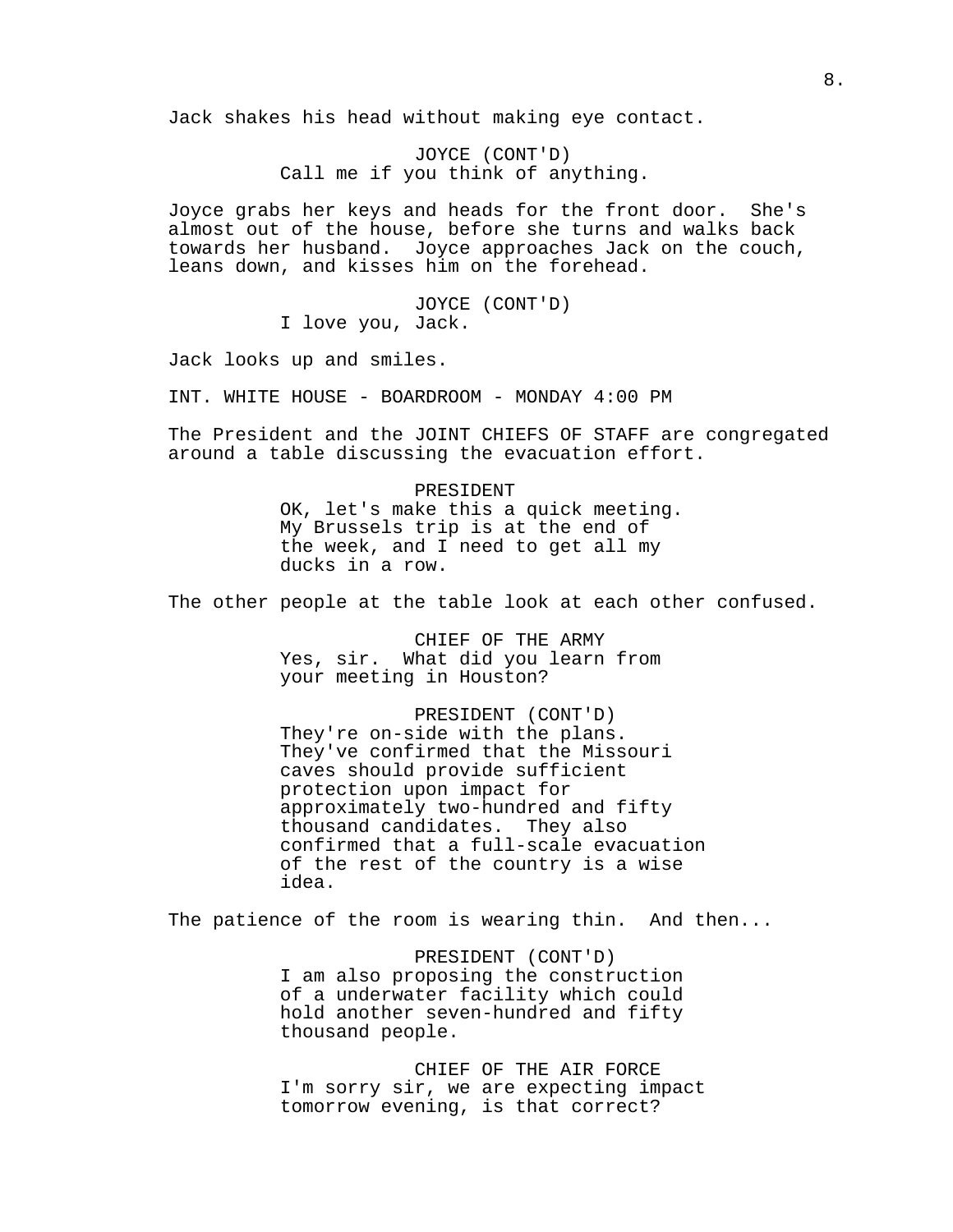PRESIDENT (CONT'D) I don't want to hear it, Frank. I've seen them put together bungalows on TV faster than that. With our best men on it, we could get Atlantis up in no time. Of course, that depends on Congress.

CHIEF OF THE ARMY Sir, with all due respect, there isn't enough time to build a new facility. If we are going to evacuate the country and move people to... er... Missouri, we need to act now.

The President takes a moment to think about this. He looks down at his notes. He flips a few pages. He considers carefully and then flips a few more.

The Joint Chiefs of staff are looking at one another nervously and shifting in their seats. Just then a JUNIOR STAFFER pokes his head into the conference room.

> JUNIOR STAFFER Uh, sir. It's the first lady on extension 3410. It's about your upcoming trip to Belgium. Did you want to take it in here?

> > PRESIDENT

No, no. I think we're just about done here. I'll take it in the Oval Office. (to joint chiefs of staff) Get the selected candidates en route to Wyoming. (to CHIEF OF THE ARMY) Clive, can you mobilize immediately?

CHIEF OF THE ARMY Wyoming, sir?

PRESIDENT (CONT'D) Missouri, I'm sorry. I'm a little distracted. Cheryl's not sure if we should bring the dogs to the summit. You know how she gets.

CHIEF OF THE ARMY Yes, sir.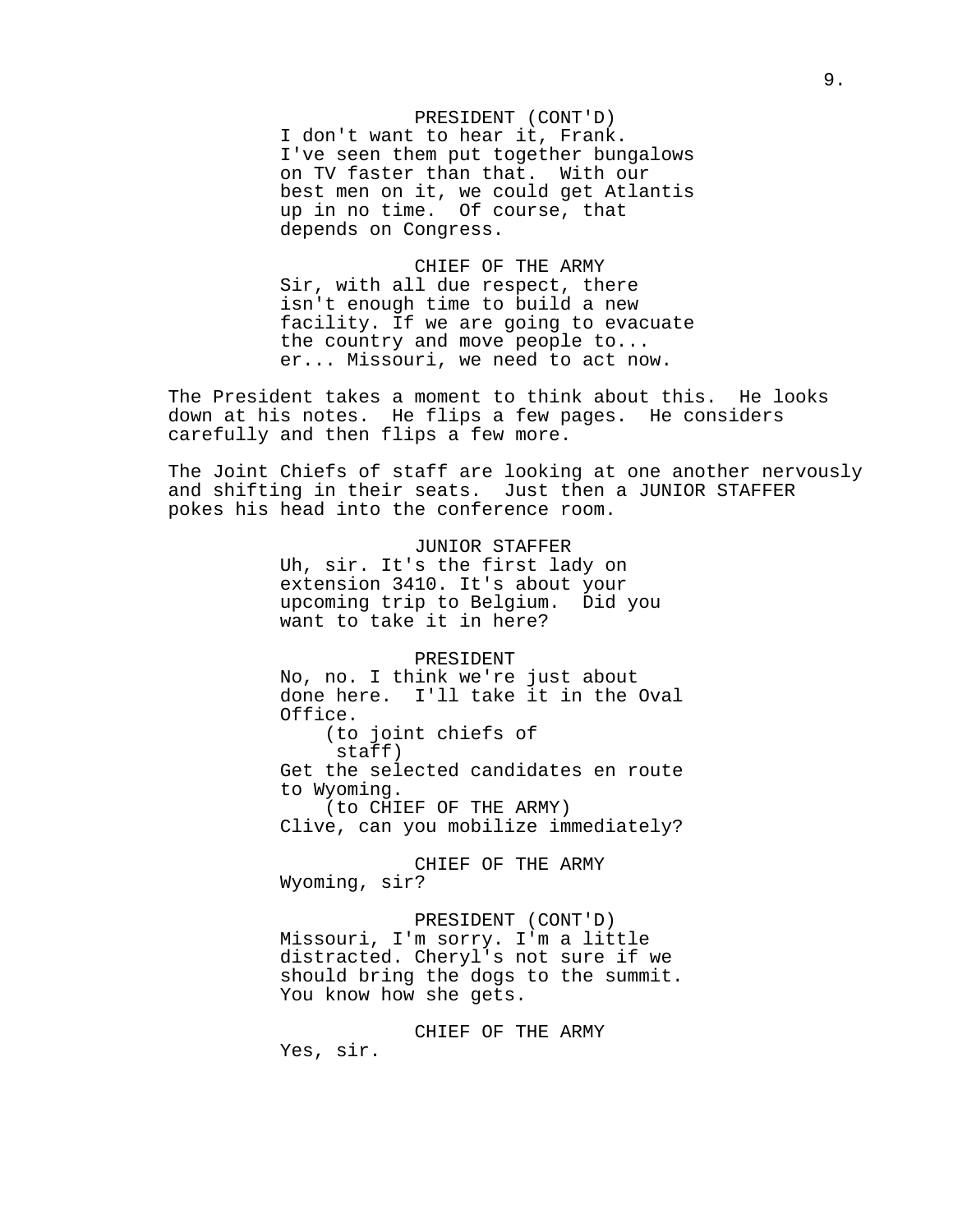A few engineers are burning the midnight oil. Another engineer, JAMES, and Mark are chatting while keeping their eyes fixed on their workstations.

# JAMES I just heard that the "evacuation" is scheduled for tomorrow morning. Are they seriously that stupid?

MARK

Stupider, even.

JAMES I guess they feel like they have to do some--

MARK (to himself) What the hell?

JAMES

What is it?

MARK Get Shea. He needs to see this immediately.

The Director is nearby talking to some other staff. James interrupts him and motions him over to Mark's station to inspect the computer and its readings. It's clear that what the Director is looking at doesn't make sense. He turns to Mark.

> DIRECTOR SHEA I don't understand this, Mark. Why are you showing me a satellite?

MARK It's not a satellite, sir. It's the meteor.

The Director looks at Mark with wide eyes.

MARK (CONT'D) Yes, the meteor. Right there, at two hundred and fifty thousand kilometres.

Mark points to the computer screen. The meteor is represented by a tiny blip.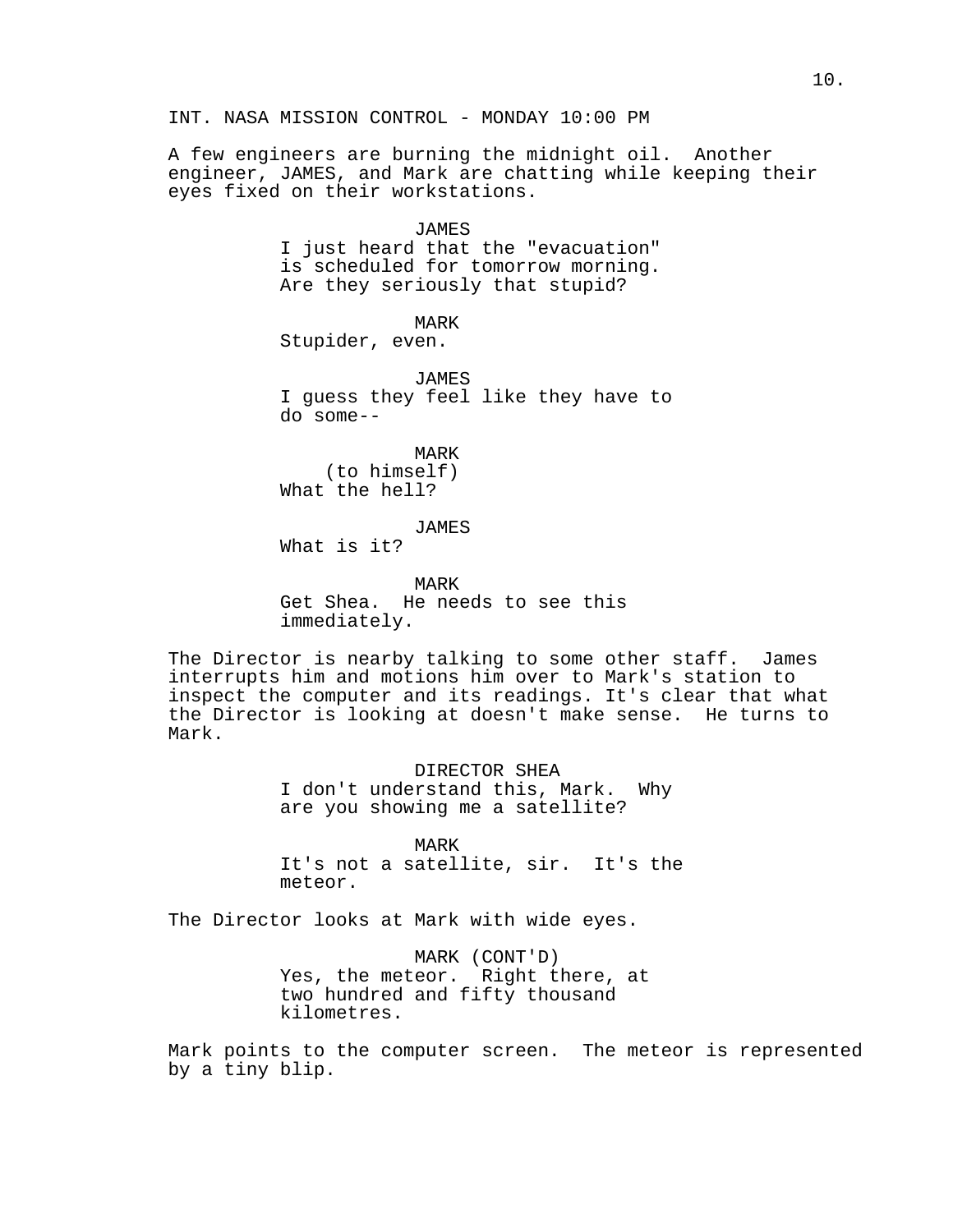MARK (CONT'D) Unless our instruments are malfunctioning like crazy, the meteor has just... stopped... and is now orbiting us at twenty-four hundred meters per second.

DIRECTOR SHEA (whispering to himself) Why the hell is it doing that?

MARK I think the real question, sir, is how?

INT. LINDA'S PARENTS' HOUSE. LINDA'S BEDROOM - TUESDAY 3:30 AM

Linda is tossing and turning in her bed, clearly unable to sleep. Her cell phone suddenly VIBRATES on her bedside table. She picks it up to take a look at the text message: "I'm downstairs. Come outside. Please."

EXT. LINDA'S PARENTS' HOUSE. PORCH - CONTINUOUS

Linda opens the door and steps out of the house to find Gary pacing. He has been drinking. Inside the house, suitcases are visible in the front hall.

> LINDA Have you been drinking all day?

> GARY I've maybe had a few. (Beat) Linda, what are those bags for?

LINDA (surprised) Ummmm... my parents and I are going to the cabin.

Linda wants to change the conversation.

LINDA (CONT'D) What are you doing here?

GARY I'm here to see you. You haven't been answering my calls.

LINDA I answered the first seven, Gary.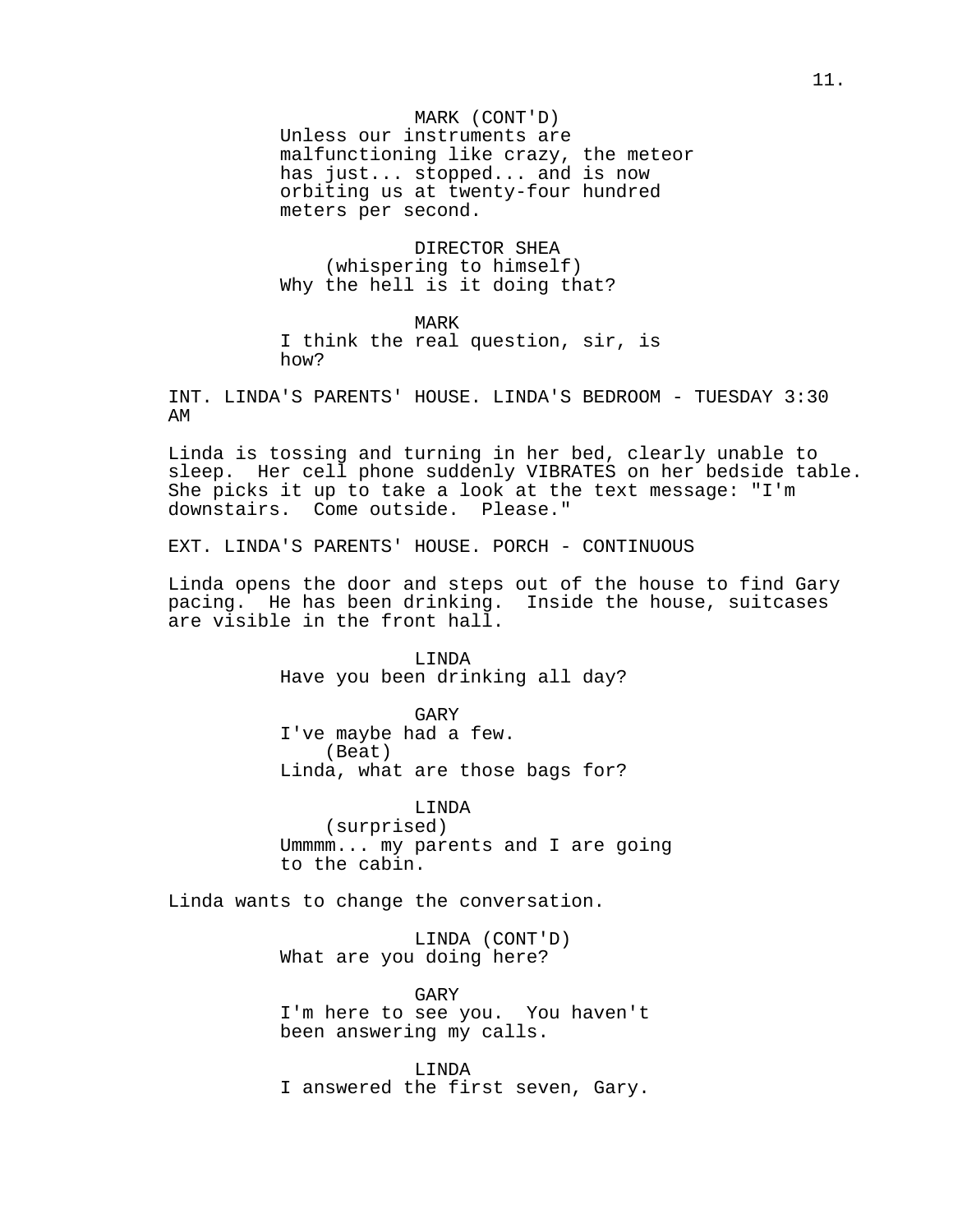GARY This doesn't make sense. LINDA A lot doesn't make sense right now. GARY We've been happy. LINDA I haven't. Not for a while at least. GARY Shit, and this is what it takes to get you to tell me!? LINDA Things come into perspective pretty quickly. GARY We can work through it, Linda. LINDA In the next twelve hours? GARY What if we had more time? LINDA You told me yourself, Gary. What was it - two and a half percent? GARY So you're just going to go to the cabin and what? Wait it out? LINDA We're not just... Linda is clearly exhausted with the conversation.

GARY (confused) What are you saying?

LINDA We're not just waiting it out.

Gary doesn't quite understand, but doesn't necessarily care.

GARY Let me join you, then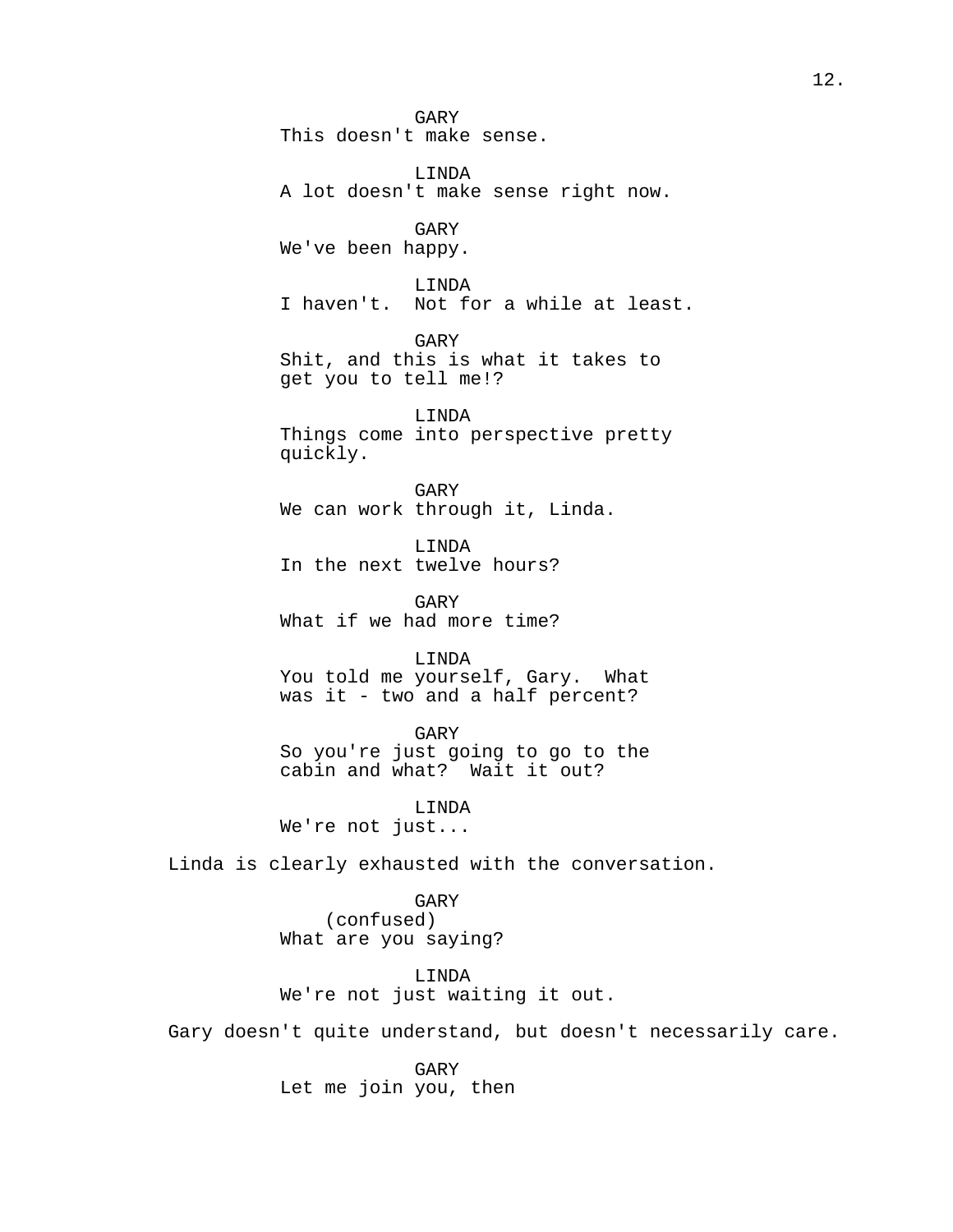### LINDA

(exasperated) Gary.

Gary grabs Linda by the shoulders and forces her to look him directly in the eyes.

GARY

Let me join you.

Linda seems to be considering granting the request. Before she has a chance to respond Gary's cell phone BEEPS. It's a text message from Mark:

> MARK (text message) We need you at the office. Now!

GARY Shit. It's work.

LINDA I thought you said work wasn't important?

GARY I said your work wasn't important.

Linda, clearly upset at the comment, takes a step back. Gary immediately starts to back-peddle.

> GARY (CONT'D) No... listen. (beat) I want to come with you. I want to be with you for this. Even if you don't love me any more, I still love you. Don't do this without me.

LINDA Fine. We're leaving for the cabin at seven. If you're back in time you can join us.

Gary is relieved with the compromise.

LINDA (CONT'D) I'm not waiting, though.

GARY

I'll be back.

Linda watches Mark as he gets into his car and drives away. He knocks over the mailbox while reversing out of the driveway. He shrugs and drives away.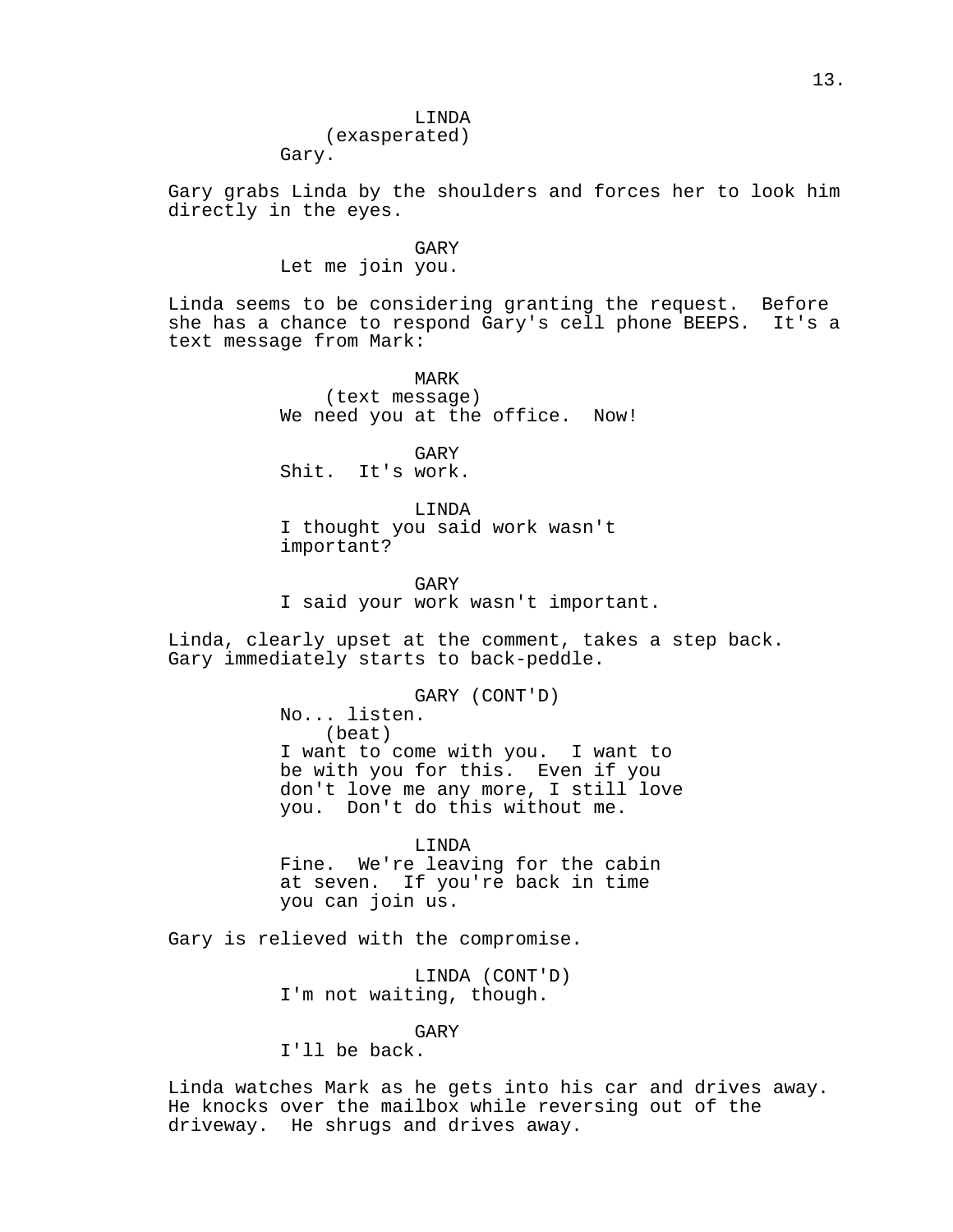Linda shakes her head and looks up at the sky and at the meteor, wistfully.

INT. NASA MISSION CONTROL - TUESDAY 4:52 AM

Mark, the Director, and the NASA team are crammed into a tiny conference room. A projection of the meteor, now frozen in orbit, is on the screen. Mark whose face is half-obscured by projected light, is explaining the significance of his findings.

MARK

So apparently, at around ten hundred hours yesterday morning, the meteor's incoming velocity dropped from fifteen thousand metres per second to around fifteen hundred metres per second --

There is a loud reaction to this news.

MARK (CONT'D) (trying to speak over the din) -- AND it seems to have established an orbit around the Earth. All we know is that the meteor hasn't collided with anything, and is not being affected by the gravity of anything we can detect. But that's all we know.

Director Shea stands up and walks to the front of the room.

DIRECTOR SHEA Gentlemen, with national evacuation procedures already underway, we need answers, and FAST, as to what has happened here, and what effect this has on ultimate point of impact.

An engineer in the crowd asks a question.

ENGINEER #1 So it's still headed toward the Earth?

MARK It would appear so. But given the dramatic nature of the speed change, well, we really have no idea what is going to happen next.

Gary, who has been watching the entire time, shouts out. He is very obviously intoxicated.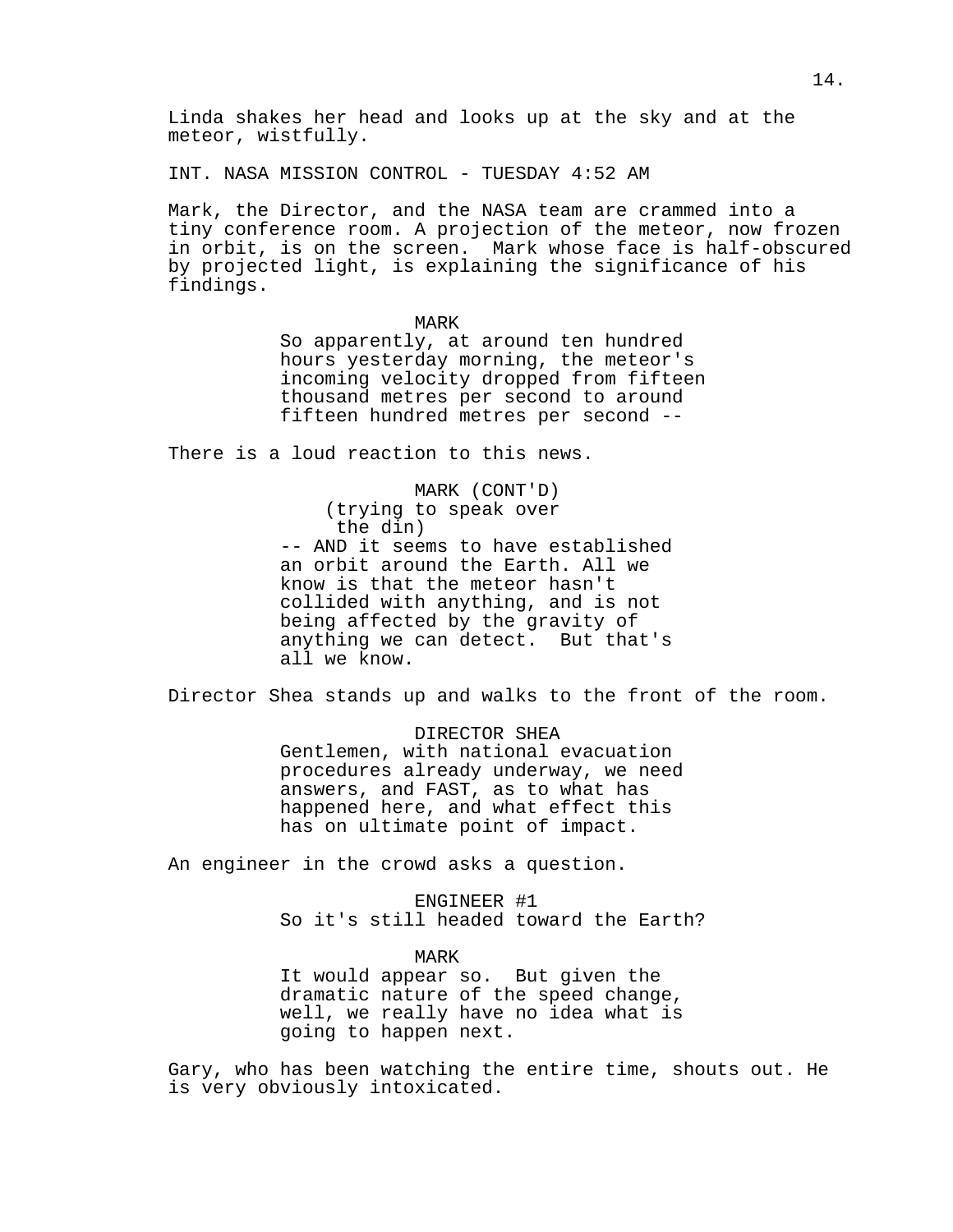GARY So what you're saying is that it's a goddamn spaceship? Is that what you're saying?

Mark is clearly not impressed with Gary's behaviour.

### MARK

I'm not saying it's a spaceship. I have no idea what it is. There are no radio waves being emitted by this thing and it seems to be made of iron and basalt. Typical meteor stuff, except that one moment it's blasting across space on a crash course and now it's just cruising gently toward us.

GARY Like a car into a garage. (to himself, with a tone of disbelief) It's a fucking spaceship.

Mark starts to protest but the Director cuts him off.

DIRECTOR Whatever it is, we need to figure it out and fast. Whether that thing's a UFO, a rock, or a piece of the Titanic, I need to find out before morning. No one is going home until I know what this thing is. And no communication with the media. Is that clear?

INT. LINDA'S PARENTS' HOUSE. KITCHEN – TUESDAY 6:27 AM

Linda and her parents are sitting down to breakfast. Jack is eating a plate of bacon big enough for ten. The sun can be seen barely rising over the horizon outside the kitchen windows. The television is on in the background. The family sits in silence as the voice of a female newscaster can be heard:

> NEWSCASTER (on television) The FAA has ordered all planes grounded and all commercial air traffic has ceased after it has become apparent that the President's plans for wide-scale evacuations will not be feasible. Riots broke out at airports around the country as the news spread.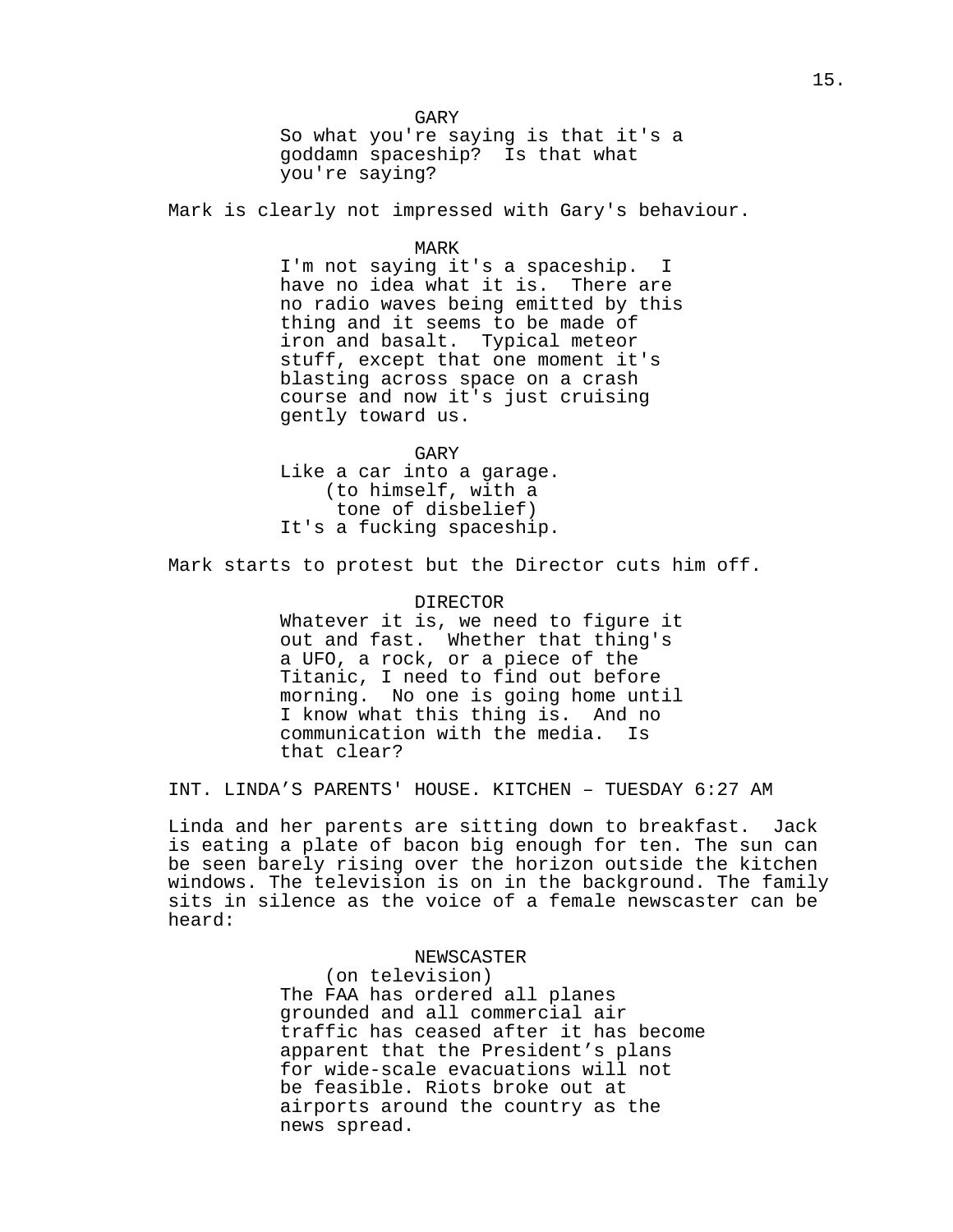The television coverage cuts to a middle-aged woman at the airport with young child. Thousands of people can be seen in the airport behind her.

> MIDDLE-AGED WOMAN (on television) I don't understand why we're being told this now… what are we supposed to do?!

### NEWSCASTER

(on television) The President's office has not issued a statement on this development and has been curiously silent over the last television hours, given the frequency with which we've become accustomed to updates. A source, speaking on the condition of anonymity, has informed us that no further statements from the President's office will be forthcoming. With less than seven hours until the predicted impact, many are suggesting…

Linda briskly shuts off the television.

LINDA

I can't watch it any more. I'm done with this shit.

#### JOYCE

(rolling her eyes) Watch your language, Linda. We raised you better than that.

Linda looks at her mother, wide-eyed in disbelief.

#### JACK

OK, OK. We're all a little tense. (beat) We should start getting ready to go.

LINDA (sarcastically) Quite the family vacation.

JOYCE (concerned) I thought we all agreed?

LINDA We did... We did, Mom.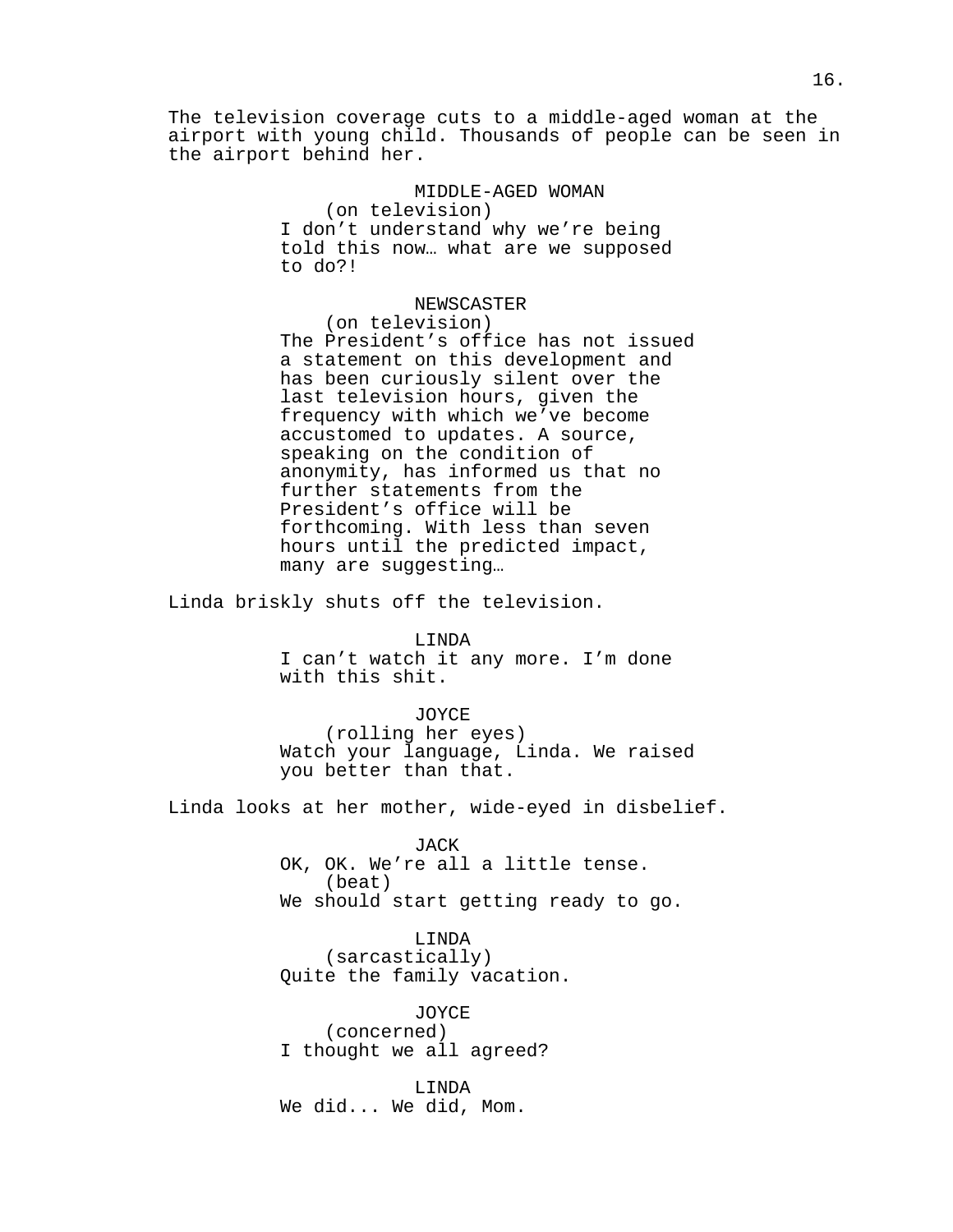Linda lets out a big sigh.

LINDA (CONT'D) I just have to wait until seven.

Linda looks over at the clock, which reads 6:32 AM.

INT. NASA MISSION CONTROL - TUESDAY 7:02 AM

Gary, Mark, and the NASA crew are all madly working away at their respective workstations. Gary, sobering up with his third cup of coffee, makes a discovery.

> GARY (calling to the Director) Shea, get over here!

The Director hurries over to Gary's workstation.

GARY (CONT'D) This thing is speeding up, Sir. 3000 metres per second. (beat) 10,000.

DIRECTOR SHEA

Shit.

GARY (calmly) No, Sir. It's reversed its orbit.

The Director looks back at the computer.

DIRECTOR SHEA It's going in the opposite direction?

GARY This thing's not heading for us anymore. (beat) I guess it's changed its mind.

The good news starts to spread around the floor. NASA employees begin assembling around Gary's work station to verify the information.

> DIRECTOR SHEA You're sure of this?

GARY Ninety-seven and a half percent.

The Director steps back from the computer in disbelief.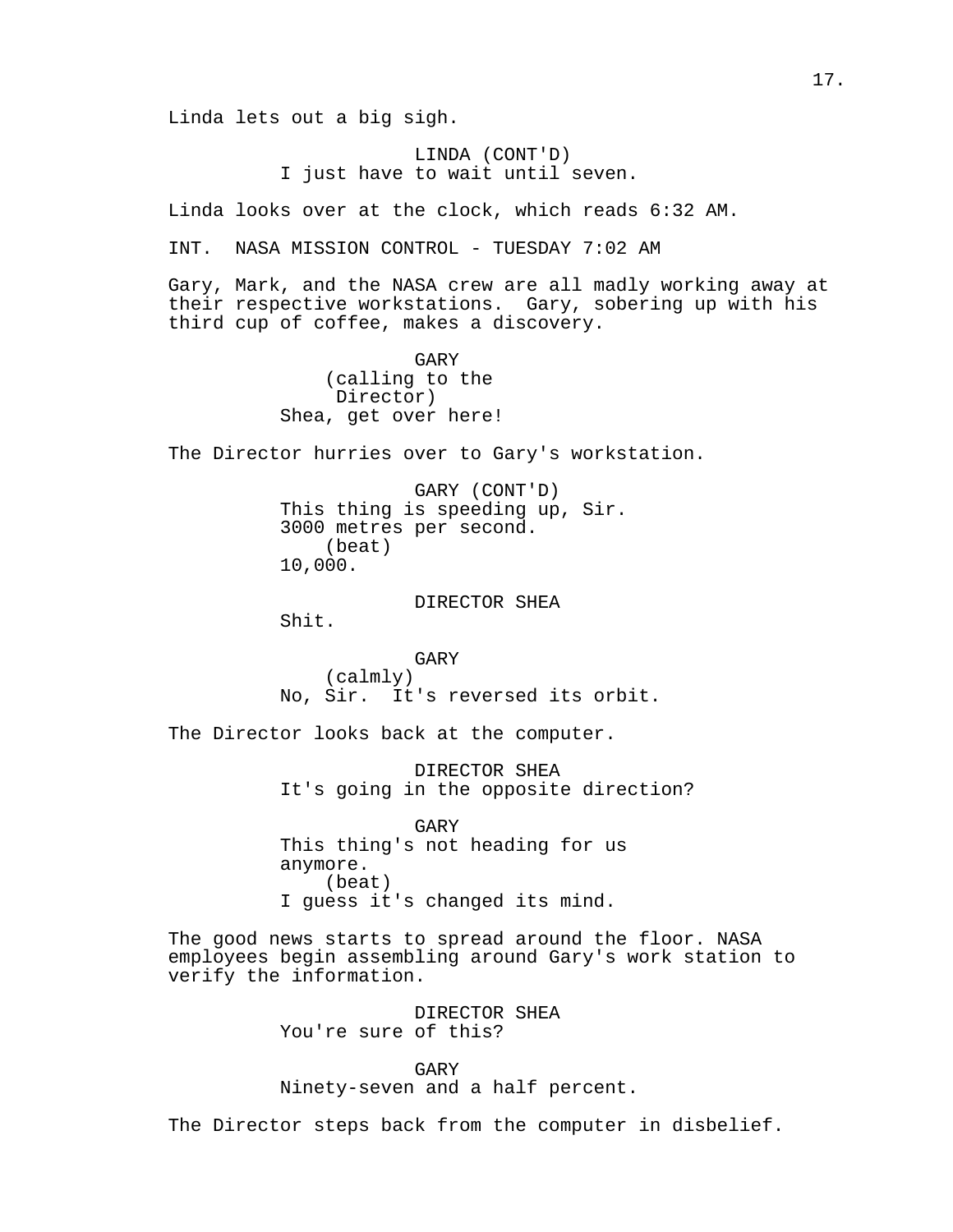DIRECTOR SHEA I guess I'll call the President.

MARK Good luck getting a hold of him. (beat) Does this mean I can get some breakfast now?

Mark's comment triggers Gary's memory; he had completely forgotten about Linda. Panic sets in.

> GARY (frantic) What time is it?

MARK Ten past seven.

Gary pulls out his cell phone. His phone can't connect to a network.

> MARK (CONT'D) We lost cell service a few hours ago, buddy.

Gary throws his cell phone down on his desk and reaches for his desk phone. He quickly dials Linda's phone number from the land-line. The recorded voice of an operator picks up: "The number you have dialed..." Gary furiously slams the phone back down. He is panic-stricken.

INT. GARY'S CAR - DAY

Gary is stuck in bumper-to-bumper traffic. The sound of HORNS is filling the air as the entire city attempts to evacuate. Gary turns on the RADIO.

> NEWSCASTER (on the radio) We have just heard reports from the White House that the first round of offensive maneuvers have proved successful at slowing the meteor's arrival.

Gary turns up the radio.

NEWSCASTER (CONT'D) The White House has reported that they expect full destruction of the meteor in less than five hours.

Gary switches off the radio.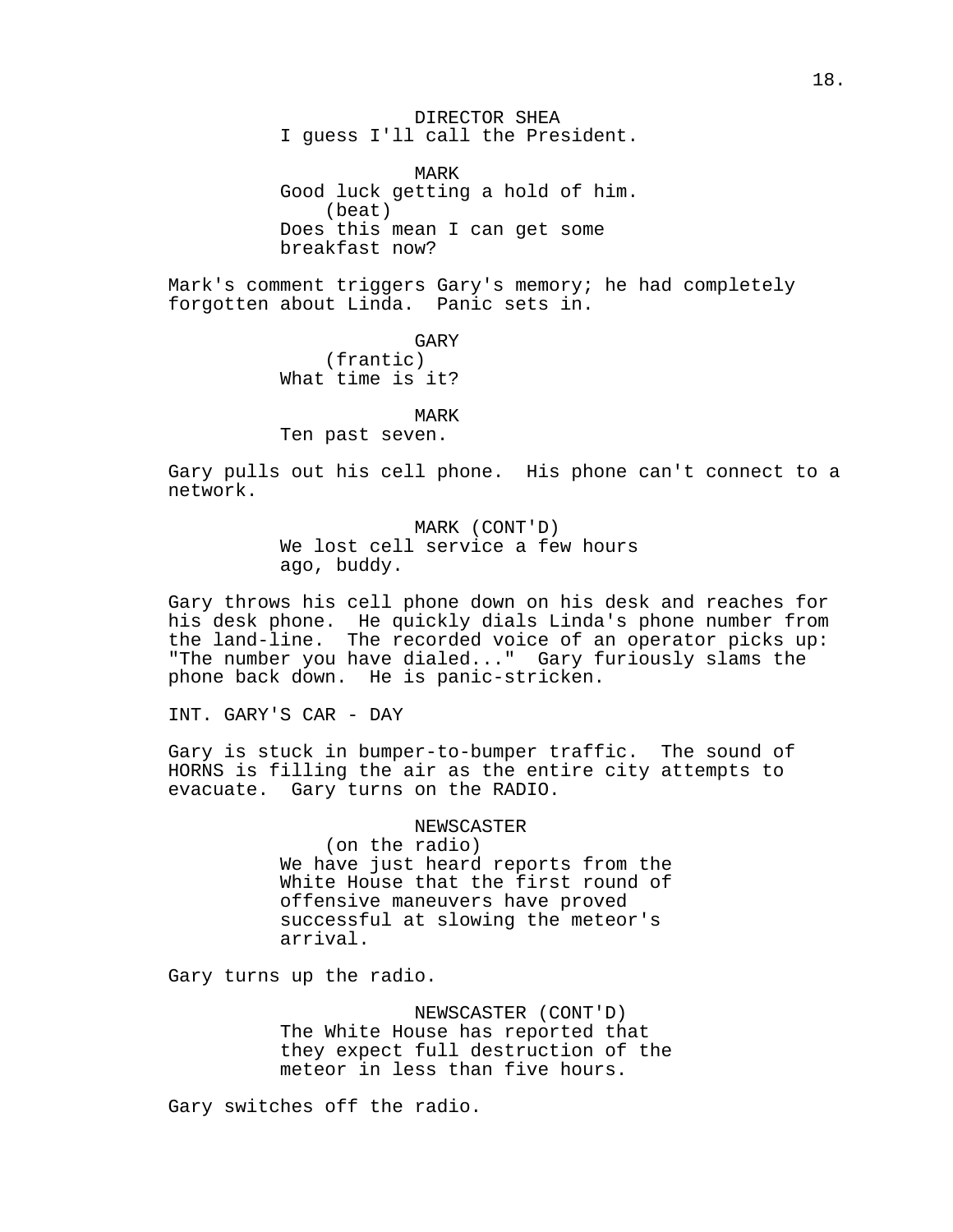Gary throws the car into park and gets out. He takes off on foot to Linda's house.

## EXT. LINDA'S PARENTS' HOUSE - CONTINUOUS

Gary runs up the sidewalk to Linda's parents' house. He is sweaty and exhausted, but manages to make it up the front steps. There is no car in the driveway. He bangs on the front screen door.

### GARY

Linda!

He continues to bang on the door while taking deep breaths. He is shouting through the front door.

> GARY (CONT'D) (gasping and panting) Linda! Are you there? Please be there. Shea was keeping us hostage while we tracked this thing, which apparently isn't crashing into the Earth anymore. So we have some time now.

There is only silence. Gary looks back at the empty driveway. Gary continues to speak to the door, but softly.

### GARY (CONT'D)

It's OK. I don't blame you for leaving me and this bullshit place. I know I haven't been the world's best boyfriend. I'm sorry about forgetting your birthday. I mean, I remembered, but only a few days later. And I'm sorry that I forgot to feed your cat when you went to Maui. That was just dumb. And I guess mostly, I'm sorry that it took a meteor before I realized that you're the one. But you are, you're the--

The door swings open and Linda is standing there.

GARY (CONT'D)

--one.

LINDA Is that why you asked me to marry you? Because of the meteor?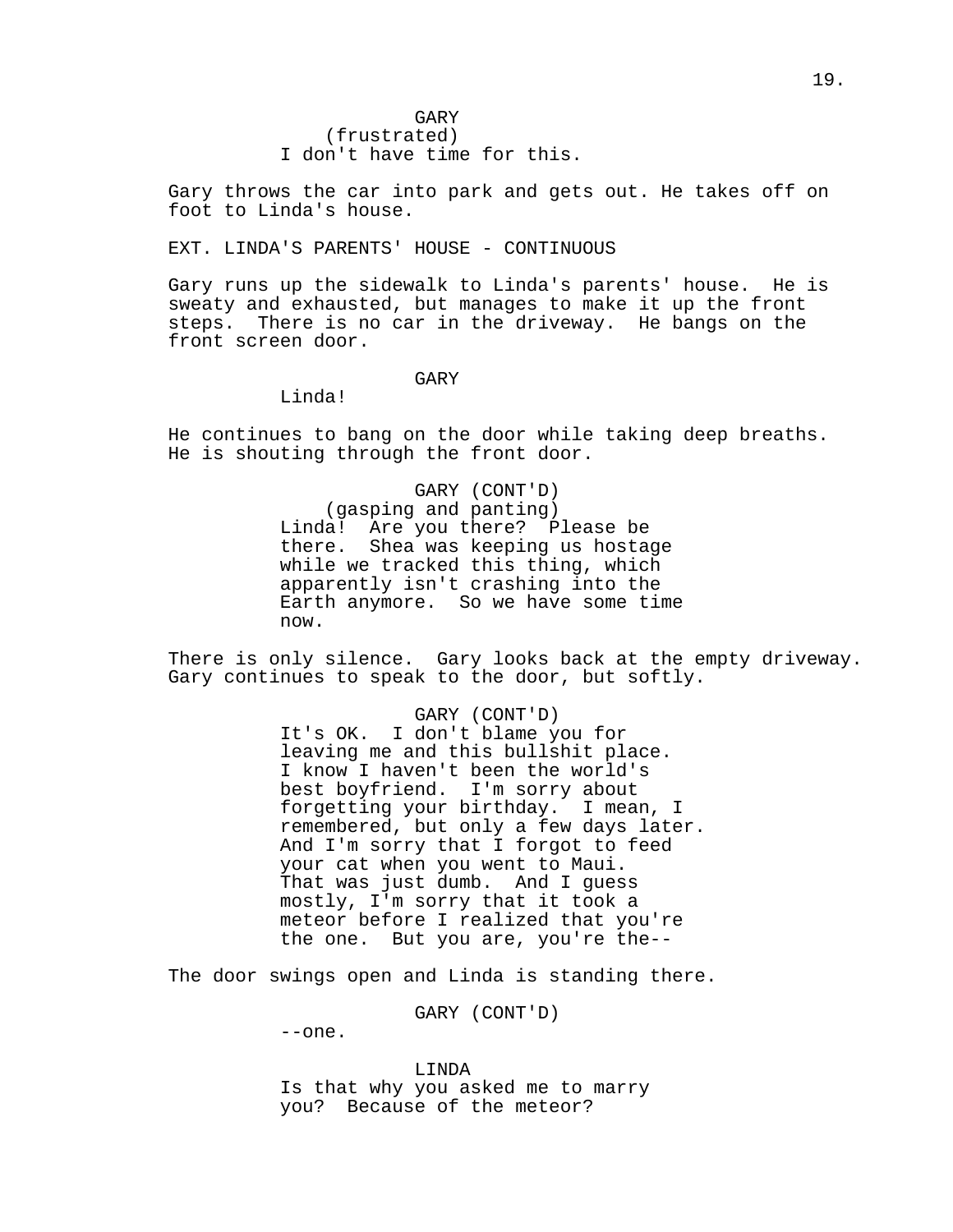GARY Linda! You're --

Gary turns to the empty driveway, and then looks around confused.

> GARY (CONT'D) --still here.

LINDA I stayed behind. Why did you ask me to marry you?

Gary is caught off guard and is clearly confused.

GARY Wait, are your parents on the meteor right now?

LINDA

What?

Gary realizes how stupid his question sounds, but asks anyway.

GARY

Did, uh, your parents get on that meteor that was supposed to crash into the Earth?

LINDA Gary, my parents went to their cabin in the woods. You've been there.

GARY It's just that the other night...

LINDA Can you answer my question? Why did you ask me to marry you? Because you thought we would be dead in a few days?

GARY Well, not just that.

Linda looks cross at this explanation. Gary quickly attempts to smooth things over.

> GARY (CONT'D) No, I mean it's not that at all. I guess it's because we were dying, and I love you, and I wanted to marry you, but now we're not dying, and I (MORE)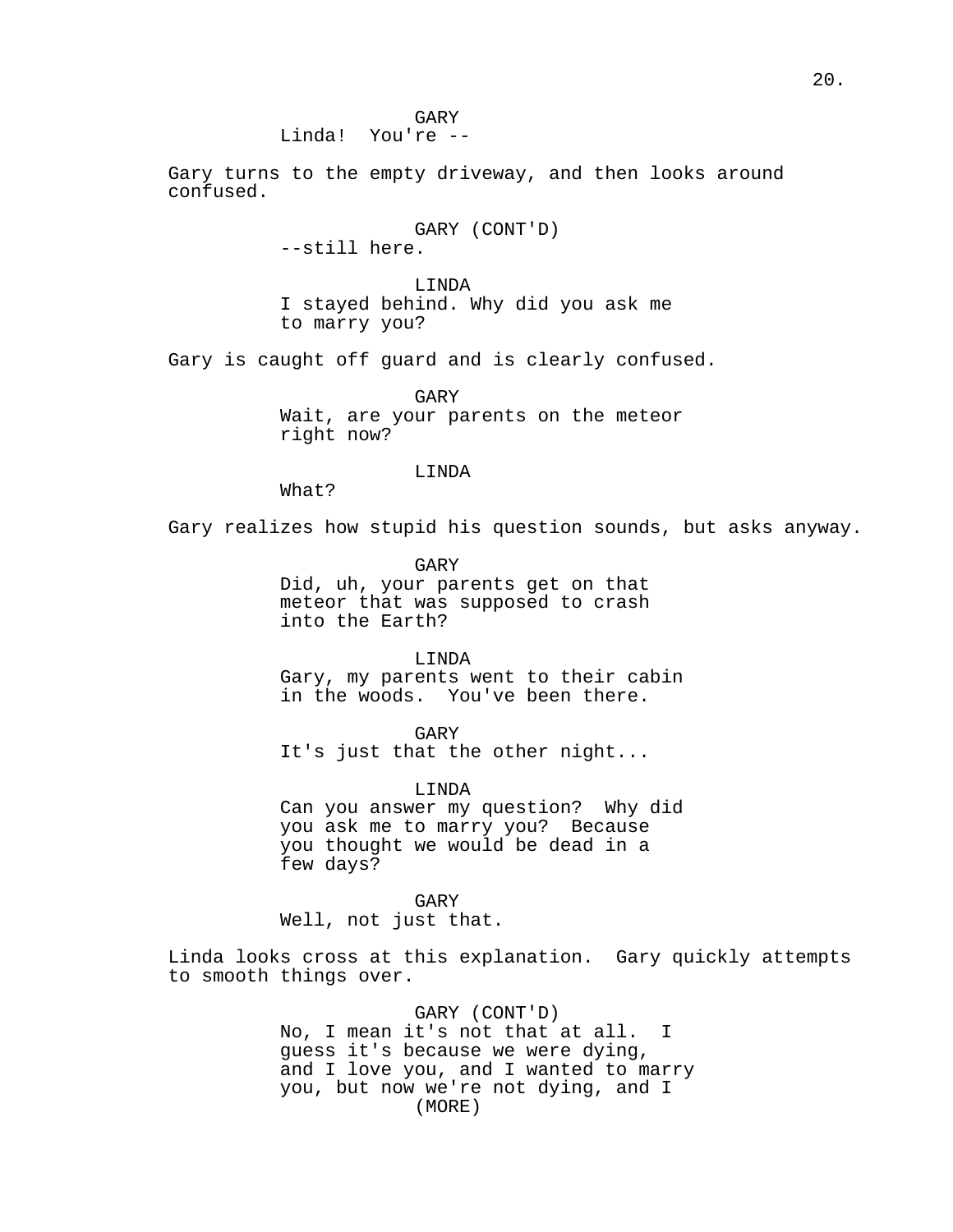GARY (CONT'D) still love you, and I still want to marry you. (beat) I don't know.

LINDA That was pretty good.

GARY Is that a yes?

LINDA Let's talk about it over breakfast.

The two of them start walking down the driveway.

GARY Is any place open?

INT. NASA MISSION CONTROL. DIRECTOR'S OFFICE - LATER

The Director is sitting alone behind the desk in his office. He has just hung up the phone. His demeanor has changed significantly. He is calm - at peace almost. Diplomas and certificates line the otherwise bare walls around him.

After a moment in silence, he turns on the television across the room. The President is making an address from the Oval Office.

#### PRESIDENT

(on television) I can now confirm that thanks to the actions of the brave men and women of the United States military, the meteor no longer poses a threat to the safety of the nation or Her people.

(beat)

I have received phone calls from many world leaders thanking the United States, and more specifically, thanking me, for my swift and decisive action in this matter. I am happy to accept that gratitude.

(beat)

I would also like to thank the American people for remaining calm and collected during these trying times. It's moments like these that test the resolve of a nation and I know that Cheryl and I, as this nation's parents, couldn't be prouder.